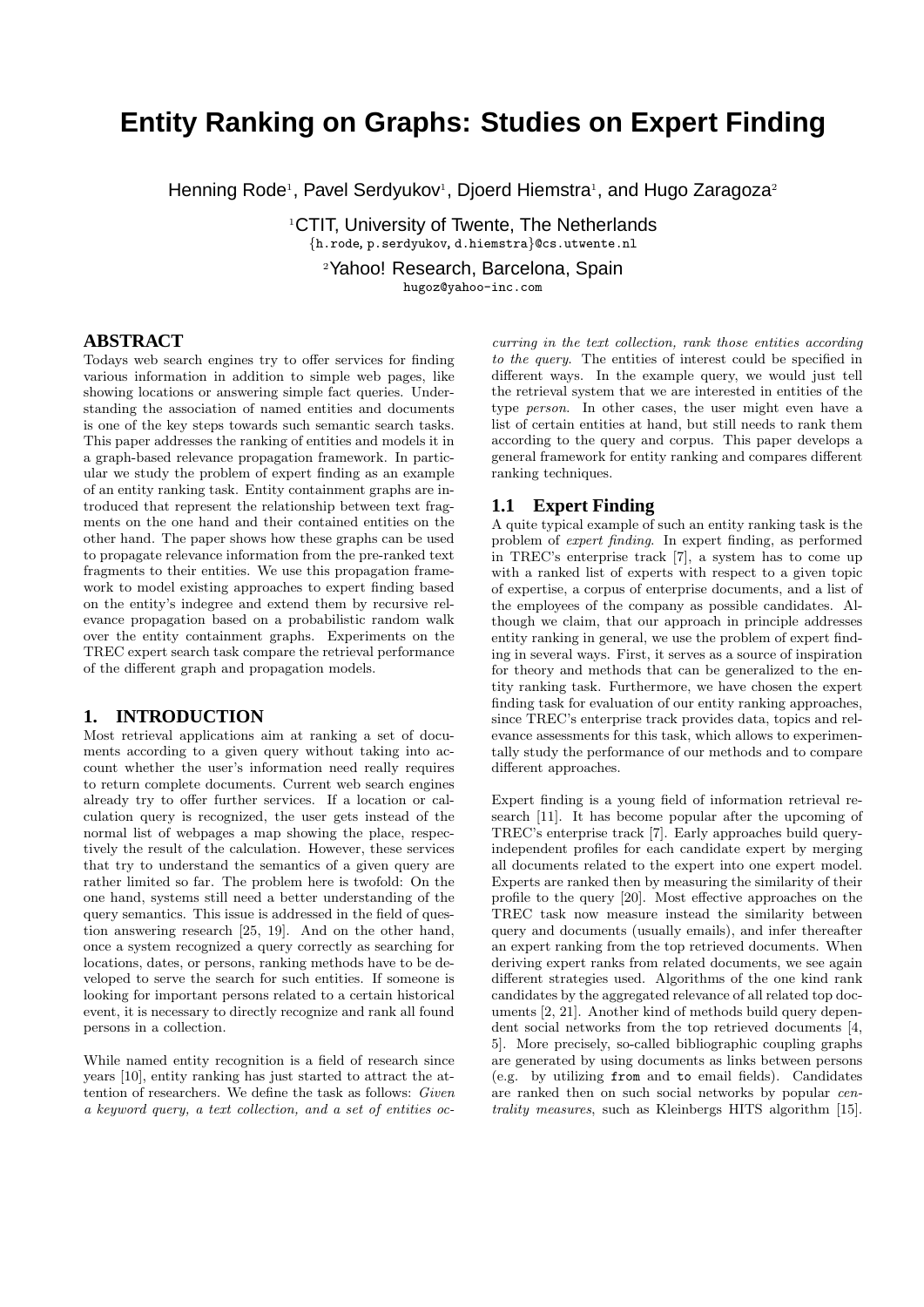However, these centrality based approaches have failed to show similar performance as the simpler aggregation methods so far. Both aggregated relevance and centrality based methods still ignore some properties of data. Methods using aggregated relevance do not reflect the relation between experts, whereas the centrality measures on the coupling graph simply model documents as unweighted links between candidates, neglecting their relevance to the query. We will show in this paper that graph-based approaches are able to incorporate both kinds of information.

# **1.2 Graph-based Entity Ranking**

Whereas document, passage, or XML retrieval employs standard retrieval models – passages or nodes are regarded as small documents in that case – the same models would fail for entity ranking. The simple reason is that query words in general do not occur as a part of a named entity. Therefore, entity ranking is always based on the association between entities and documents. In general we will speak of text fragments instead of documents to capture also approaches that perform sentence or text window based entity ranking. We have seen in related work on expert finding that the basic approach is to first rank those text fragments according to the keyword query and thereafter propagating the relevance of the text fragments to their included entities, respectively experts. This relevance propagation step will be the main issue of this paper. We show that graph-based approaches are most useful here for several reasons. Firstly, a graph makes the propagation process transparent. It becomes easy to describe and to visualize. It also allows to recognize and use indirect connections of paths longer than one. Secondly, we show that even non-graph-based approaches for expert finding can often be interpreted in terms of a graph-based equivalent.

For the rest of this paper, one should keep in mind the general processing model of our approach. While the named entity recognition can take place beforehand, the query dependent processing is divided in the following three steps:

- (1) Initial retrieval of text fragments,
- (2) Building of an entity containment graph,
- (3) Relevance propagation within the graph.

The first step remains a standard retrieval run on the entire text collection in order to select the most relevant text fragments. Those are used then for building a graph model that shows the containment of entities within retrieved text fragments (Section 2). In the third step we exploit the graph structure in order to rank the entities, respectively to propagate the relevance information (Section 3) within the graph.

# **2. ENTITY CONTAINMENT GRAPHS**

This section proposes and discusses the modeling of appropriate graphs that represent the association between entities and documents. We will further on call them entity containment graphs.

Suppose we have a set of documents or sentences, in general text fragments D, with relevance scores from an initial retrieval run and a set of entities E, like persons, dates or



Figure 1: Entity Containment Graphs



Figure 2: Real entity containment graph

locations, that finally should get ranked according to the given query q. Furthermore, we know the containment relation of text fragments and entities, thus for each text fragment which entities are occurring inside. This relation can be represented in a graph, where both text fragments and entities become vertices and directed edges symbolize the containment condition. Such a graph is always bipartite, since all edges point from text fragments to entities.

Figure 2 shows a typical entity containment graph computed for one of the TREC queries. The graph representation provides several useful features of the entities. It shows in how many different documents they are occurring. Moreover, whether they are connected over common text nodes with other entities, or remain uncoupled (like all vertices in the lower part of the figure). Behind the last feature stays the hypothesis that entities mentioned in the same text fragment also have a stronger relation to each other than those which never appear together. Notice that in contrast to the bibliographic coupling graph, which models documents as edges between entities, such a bipartite graph of text and entity vertices captures both the direct containment relation as well as the indirect 2nd-degree neighborhood of entities to each other. In the following we show several modeling options and parameters: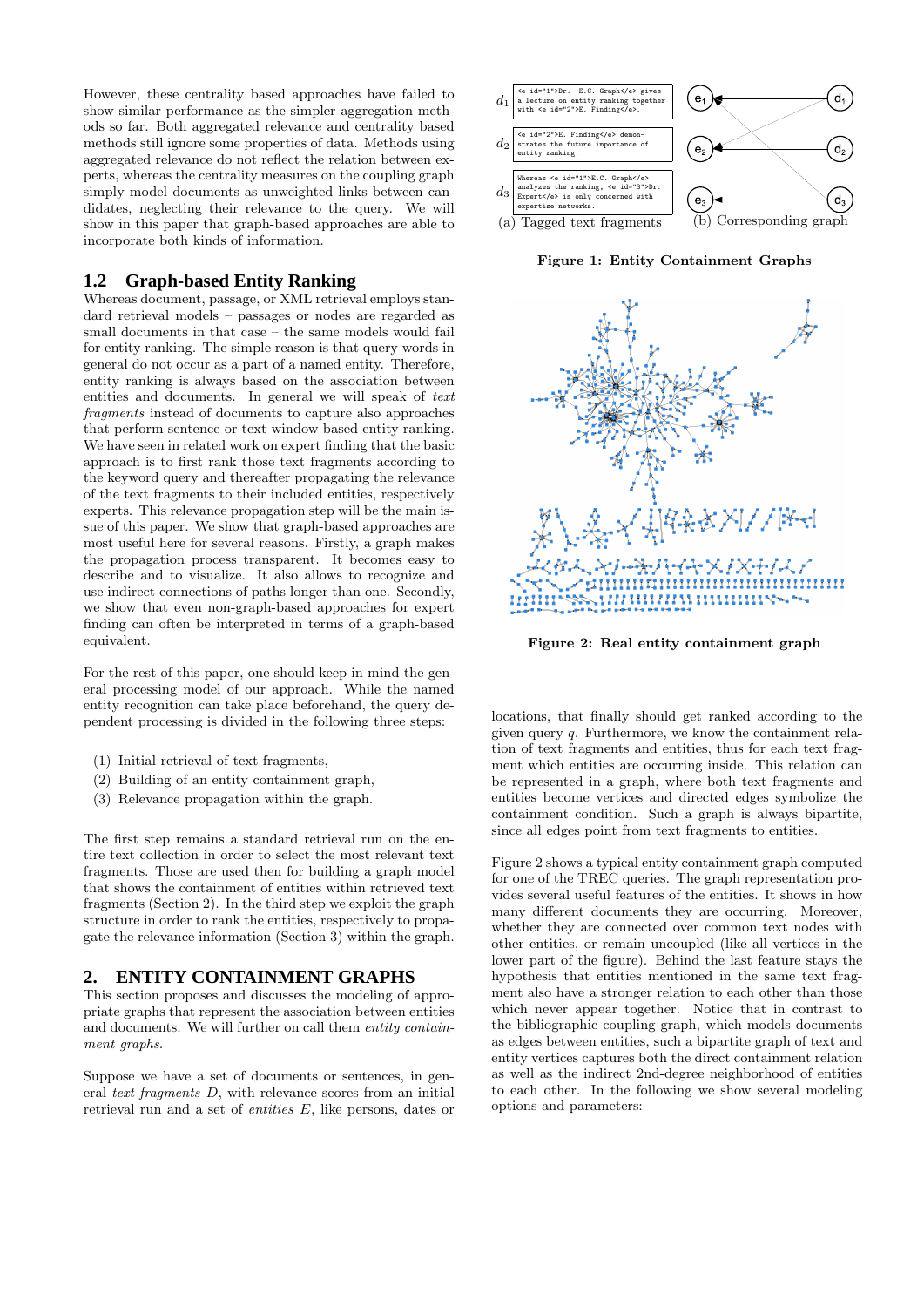

Figure 3: Weighting Models

*Modeling Prior Scores.* The initial retrieval run does not only return a ranked list of text fragments, but also their corresponding relevance score according to the given query. The simplest way to incorporate such prior knowledge into the graph model is to assign weights  $w(v)$  to the vertices:

$$
w(v) = \begin{cases} 0 & \text{if } v \models \text{ entity,} \\ P(d|q) & \text{if } v \models \text{ document } d. \end{cases}
$$

 $P(d|q)$  denotes here the probability that document d is relevant given query q. If the applied score function does not directly return probabilities, the raw scores should be transformed into probabilities. The assigned weights can later be used for relevance propagation through the graph.

For recursive propagation models, such as random walks or HITS, the initial setting of prior vertex weights has no influence on the final relevance of the vertices. For those models, we change the graph slightly by adding a further "virtual" query vertex  $q$  to the graph, which is connected with all text fragments. Instead of vertex weights, we can now similarly assign edge weights  $w(d, q)$  (see Figure 3(a)):

 $w(d, q) = P(d|q)$  if  $d \models$  document,  $q \models query$ .

The additional query node is represented here as an additional "entity" contained in all documents. In order to motivate this modeling, one should think of the query as a set of terms, which is indeed contained in those documents to a certain degree, corresponding to the initial score.

*Association Weights between Documents and Entities.* The graph contains a directed edge from the document to each included entity, however, it does not provide so far any information about the strength of this association, in other words, how important the entity is for the document. To include such information an edge weight function  $w(d, e)$  can be defined (see Figure 3(b)). Without any further domain knowledge, all occurrences of an entity should be treated equally. In a better known domain, like the expert finding task, occurrences of an expert in a document might be weighted differently. If an expert is the author of an email, she / he is probably more influential on the content than another expert who is just mentioned somewhere in the text.



Figure 4: Modeling additional information

*Including Further Entity Types.* In expert finding and many other cases of entity ranking the focus of interest will lie on a certain entity type. When speaking of entity types we mean a categorization of entities into semantically meaningful groups, such as persons, locations, and dates. Although a task like expert finding might only be interested in expert entities, it might still be useful to include nodes of other entity types into the graph (see Figure 4(a)). The motivation behind such a graph expansion would be to show the connection between entities of different types and to increase the relevance propagation between them. If one would search for instance for important dates in the live of the painter Pablo Picasso, it is probably useful to add more than date entities to the graph. In this case, further person or location entities might reveal important connections as well.

*Including Further Edges.* The suggested entity containment graph only models the relation of documents and included entities. One modification could be to include further document to document or entity to entity edges (see Figure 4(b)). The first ones for links between documents, the second ones if the found entities are standing in a known relation to each other. We think here for instance of exploiting known hierarchical ontologies, like Cape Town is part of South Africa, or 21 April 2006 and 2006 are date entities supporting each other. In case of expert finding, enterprises will often have a hierarchical organization overview of its personnel. By including such additional edges, the graph gains a higher density and enables more relevance propagation, but it looses its strict bipartite property.

*Controlling Graph Size and Topical Focus.* Apart from the graph modeling itself, the most influential parameter on the graph size and density is the number of top ranked documents taken into account while building the graph. Notice that for the unweighted graph only the restriction to the top ranked documents makes the graph model query dependent. Hence, by including more lower ranked documents more included entities are found and usually the graph's density increases with the drawback of loosing the topical focus.

# **3. RELEVANCE PROPAGATION**

Once having an entity containment graph, there are several relevance propagation models that can be used for ranking of the entity vertices. For abbreviation of the notation,  $\Gamma^+(v)$ denotes the set of vertices adjacent to  $v$  over outgoing edges, respectively  $\Gamma^-(v)$  marking those adjacent over incoming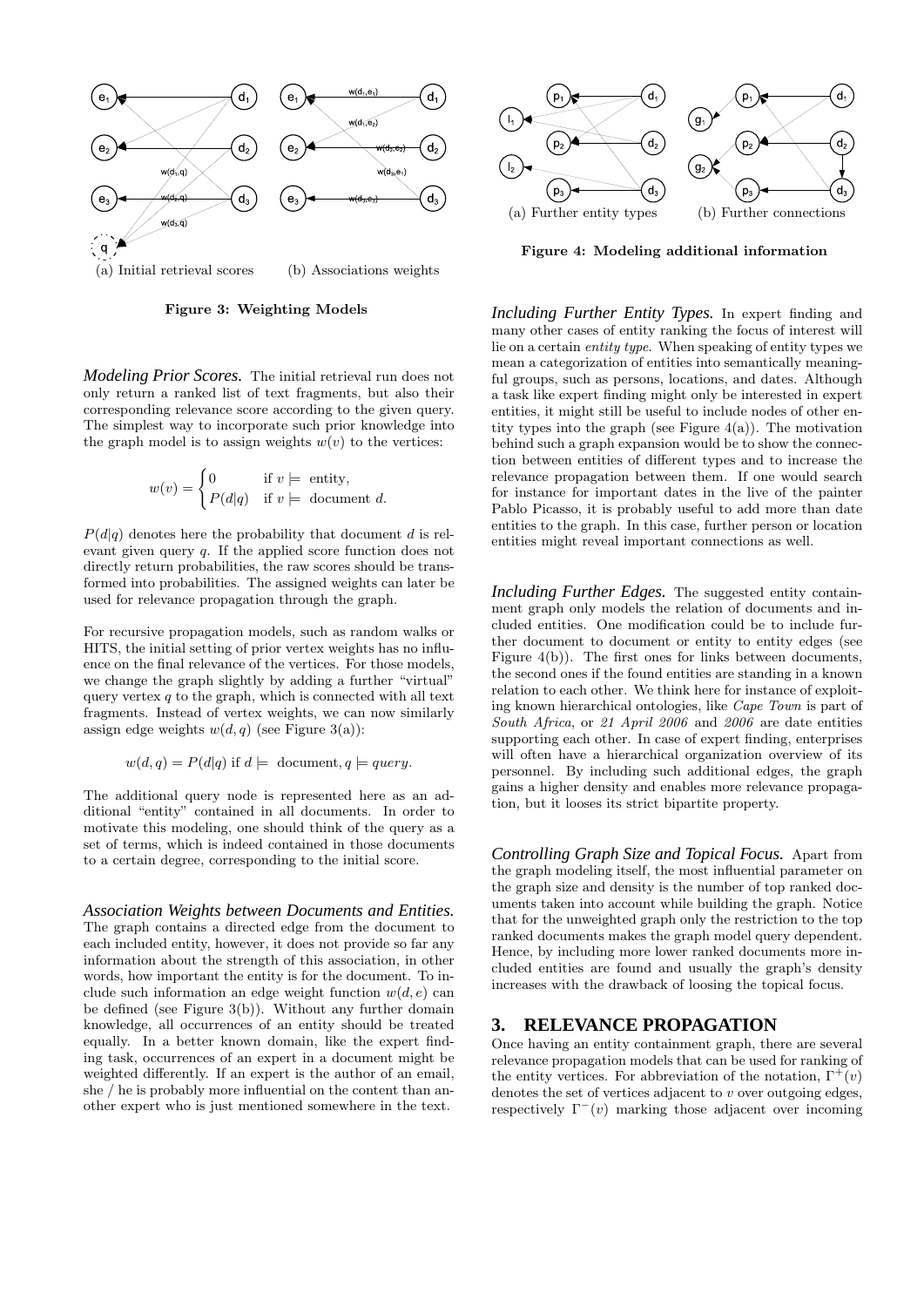edges. Furthermore, we use different letters to distinguish between a document vertex  $d$  and an entity vertex  $e$ .

All propagation methods are introduced in this section in their weighted version, that incorporates the initial query scores. However, a unweighted counterpart can always be obtained by simply setting all weights to 1. We will later compare the retrieval performance of the unweighted variants, depending purely on the structure of the graph with the weighted models that propagate the initial document weights through the graph network.

#### **3.1 Maximal Retrieval Score**

The simplest model of entity ranking can be described by the following process. Walking down the ranked list of documents, we add all included entities that have not been encountered before in that order to the final ranked list. The equivalent propagation model on the entity containment graph assigns to each entity vertex the weight of the highest ranked linked document node:

$$
wMAX(e) = \max_{d \in \Gamma^-(e)} w(d).
$$

Although the model is formalized within the graph-based framework, it ignores most of the features provided by the entity containment graph. We will refer to it later as a baseline ranking model in order to compare it to other relevance propagation models that consider more features of the graph.

# **3.2 Weighted Indegree**

The theoretically most sound methods for expert finding proposed by Balog et al. [2] and Macdonald et al. [21] can be expressed as an expertise inference on a linear Bayesian network  $q \rightarrow d \rightarrow e$ :

$$
P(e|q) = \sum_{d \in D} P(e|d) P(d|q).
$$

It uses the query to find relevant documents and then candidate experts occurring in these documents. The higher the number of the most relevant documents mentioning a candidate expert, the higher its probability of being an expert. Thus the initial scores of documents related to candidate expert are aggregated with respect to the candidate. Talking in graph terms, this model calculates the weighted indegree of an expert candidate  $wIDG(e)$  in the entity containment graph:

$$
wIDG(e) = \sum_{d \in \Gamma^-(e)} w(d, e) w(d).
$$

In contrast to the Bayesian network model,  $w(d, e)$  and  $w(d)$ are not necessarily probabilities here.

#### **3.3 Probabilistic Random Walk**

Although the linear Bayesian network provides a sound theoretical foundation for the direct inference from document to expert probabilities, such a propagation model does not take into account all features of the graph, yet. It is reasonable to extend the one-way inference model and to assume that (1) entities can also influence the relevance of documents and (2) entities affect the relevance of other entities if they are 2nd-degree neighbors, thus appear together in

the same text fragment. In other words, relevance should not only be propagated from documents and accumulated at entity nodes, but should flow further through the graph.

Let us motivate the idea by outlining an expert finding scenario: We can easily imagine a searcher for expertise who got some list of highly relevant documents from a retrieval system. She realizes that the expertise, she is looking for, is partly contained in these documents and partly in the experts heads. Her search process can be seen as an (infinite) process involving the following actions at each step:

(1) At any time: (a) Randomly read a document, most probably from the top of the ranked list.

(2) After reading a document: (a) Consult a candidate expert mentioned in this document, or (b) check for other linked documents and read one of them.

(3) After consulting with an expert: (a) Consult another person which is recommended by the expert, or (b) read further documents mentioning this expert.

The above considerations can be modeled as a Markov process whose stationary probability distribution for candidate nodes should show the level of their expertise:

$$
P(e) = \lambda_1 \sum_{d} P(e|d)P(d) + \lambda_2 \sum_{e'} P(e|e')P(e'),
$$
  

$$
P(d) = \lambda_0 P(d|q) + \lambda_1 \sum_{e} P(d|e)P(e) + \lambda_2 \sum_{d'} P(d|d')P(d').
$$

with  $\sum \lambda_i = 1$ . The settings of the different  $\lambda_i$  steers the decision between the different optional steps in the above outlined process. The model does not contain a probability to consult an arbitrary expert at any time. For a uniform computation, one could add here zero probabilities to the model instead. Notice also that we implicitly added a query node (as in Figure  $3(a)$ ) and reverse edges to the graph model, since the document vertices are reachable from the query and from all entities. The entire graph is therefore connected.

Although the motivating scenario was described in terms of expert search, it is obviously not restricted to this type of entity ranking. The Markov process describes here a random walk on an entity containment graph. Apart from the edge transition probabilities  $P(e|d)$ ,  $P(d|e)$ , all necessary information for the iterative calculation of the stationary probabilities is already included in the entity containment graph. Adopting the work of Balog et al. [2], the association weights w(e,d) between documents and entities get simply normalized to real probabilities:

$$
P(e|d) = w(d,e) / \sum_{e' \in \Gamma^+(d)} w(d,e'),
$$
  

$$
P(d|e) = w(d,e) / \sum_{d' \in \Gamma^-(e)} w(d',e).
$$

The above proposed generic model of the walk even assumes entity to entity edges and links between documents (as in Figure 4(b)). Unfortunately, the TREC data used in the experimental study does not have such additional links, but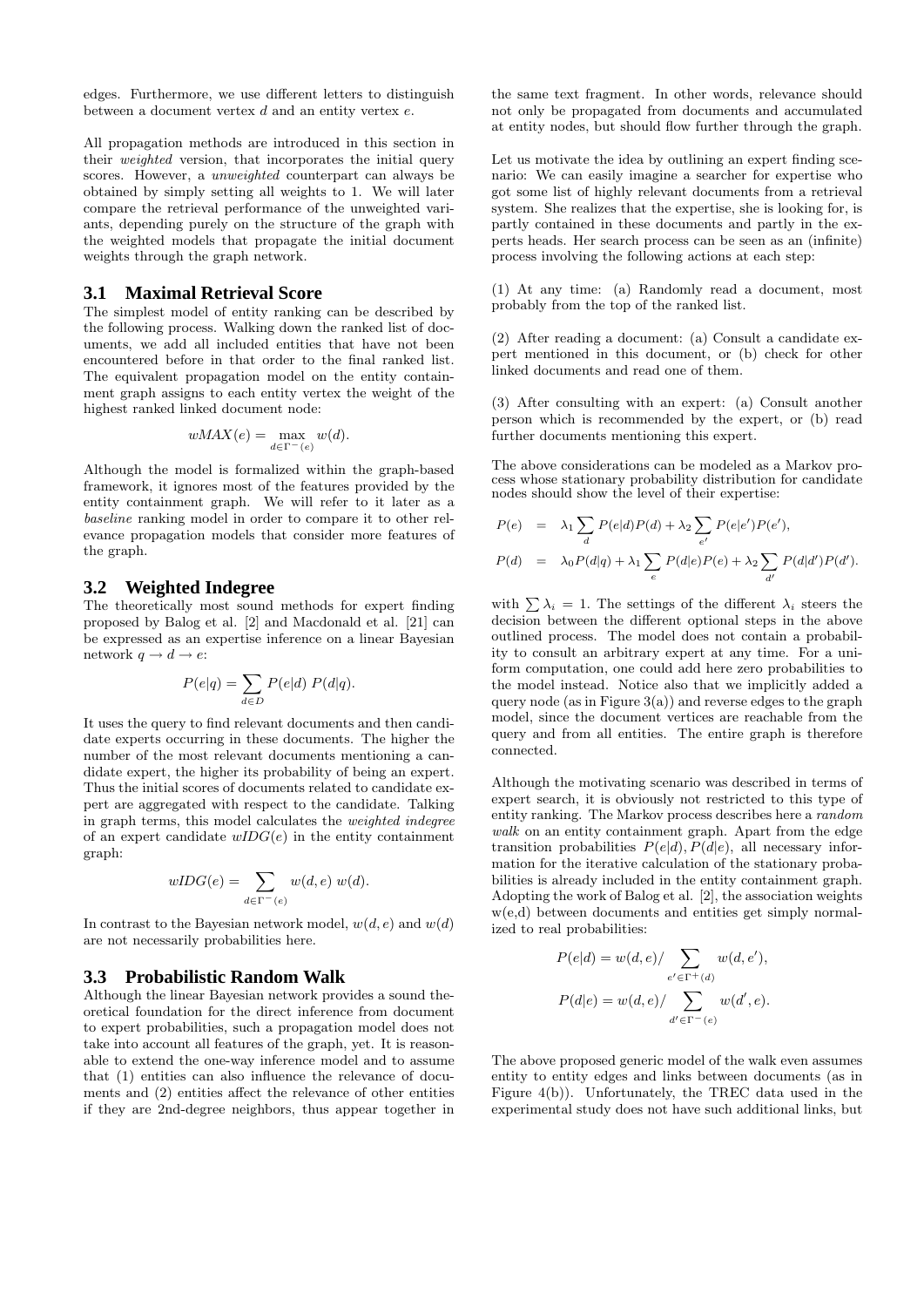for the completeness of the approach we wanted to show how to incorporate this type of relevance propagation as well. Our propagation model stands in close relation to the random walk on web graphs proposed by Shakery and Zhai [24] that also controls the walk to different neighborhoods of a node by a set of steering probabilities  $\lambda_i$ .

# **3.4 HITS**

We have chosen the HITS algorithm in order to compare our random walk with other known graph-based weight propagation models. HITS was originally used to characterize a hyperlinked network of web-pages consisting of portal pages with a high number of outgoing links, so-called hubs, on the one hand, and cited content bearing pages with a higher number of in-links on the other hand, so-called authorities. We can easily transfer this distinction to our entity containment graphs with text fragments (hubs) pointing to entities (authorities). HITS can be seen as a straightforward extension of the weighted indegree model. Instead of a 1-step propagation from hub to authority nodes, the hub weights are equivalently defined by their weighted out-degree, which leads to a mutually recursive definition of hubs and authorities:

$$
Author(e) = \sum_{d \in \Gamma^-(e)} w(e, d) \; Hub(d),
$$
  
\n
$$
Hub(d) = \sum_{e \in \Gamma^+(d)} w(d, e) \; Author(e).
$$

In order to incorporate the query dependent weighting of the documents, we use here weighting model that includes the query as an additional (entity) vertex in the graph (Figure  $3(a)$ ). Since we have a bipartite graph with links from document to entities only, documents will only have hub scores and entities will get authority scores only.

We have to make two remarks about the HITS algorithm as it is applied here. First, including the query node as an additional entity introduces an indirect "random jump" possibility. Since all document nodes are connected to the query, each of them is reachable from the others. Secondly, notice that the HITS algorithms performs a normalization step on its hub and authority values after each iteration not mentioned in the above given definition. Therefore, the edge transition weights do not have to be probabilities. We can for instance set them uniformly to 1 with the implication that a document does not divide its importance among its contained entities but propagates its full weight to all of them, vice versa for the propagation from entities to documents.

The HITS algorithm was adapted in other ways to incorporate a prior vertex weighting (among others by Bharat and Henzinger [3]). Since we use HITS mainly for comparison, we stick here to the more basic propagation model but compute it as mentioned on the entity graph extended by the additional query node.<sup>1</sup>

# **4. EXPERIMENTAL STUDY ON EXPERT FINDING**

<sup>1</sup>The basic model was even showing better results in initial experiments on expert ranking.

We used TREC's expert finding task to evaluate our entity ranking approach, since it is a typical entity ranking task and the required evaluation data (collection, topics, and assessments) are available. Although we cannot claim that all observations made for expert finding will be valid also in other entity ranking domains, we expect to find similar results there.

The corpus used in TREC for expert finding is the W3Ccorpus consisting of emails and web documents from the W<sub>3</sub>C working groups. A list of potential experts for all topics, in this case people participating in the W3C working groups, is provided with the TREC data. We preprocessed the corpus data in order to convert it to proper XML format with the least possible changes to the data itself, and secondly for tagging all occurrences of experts within the corpus. A simple string-matching tagger marked a candidate when it either matched the complete candidate name or her/his email-address. We disregarded abbreviations of the names since they could also mislead to different persons. All experiments in this section are performed on the email part of W3C corpus, which is the most clean and structured part of the corpus. Using the entire W3C corpus yielded in slightly worse results in general, however the order of compared techniques with respect to their retrieval performance remained the same.

For the initial ranking as well as for the graph generation the PF/Tijah retrieval system [14] was employed. It allows to rank the text content of an arbitrary set of XML nodes, and also provides the full functionality of the XQuery language to specify the output. For this experiment, we generated XQueries that directly output entity containment graphs in *graphml* format given a title-only TREC query.<sup>2</sup> A standard language modeling retrieval model was employed for the initial scoring of text nodes. The generated graphs were later analyzed with a Java graph library, adapted by our own weighted propagation models.

# **4.1 Testing the Models of Relevance Propagation Models**

Before analyzing the influence of single parameters, Table 1 gives an overview on the performance of all discussed relevance propagation models. Mean average precision (MAP) is reported in all experiments since it was used for the TREC evaluation as well. The results are based solely on the expert ranking, not taking into account the supporting documents also used in the TREC evaluation. Wherever appropriate, we also show how the precision on the top of the ranked list (P10) is influenced by the different parameter settings. Here, and in all other cases where not stated otherwise, we used the 1500 top ranked documents for building the entity containment graph and included only expert entities; domain specific edge weighting schemes are not considered. In case of the random walk, we set the random jump probability to a small value,  $\lambda_0 = 0.1$ , in order to emphasize the walk on the graph structure. Such a setting is also typical for the use of random walks for web retrieval.

The table reveals the three main results of the evaluation:

 $2$ Title + description queries were tested as well without any improvements in the results.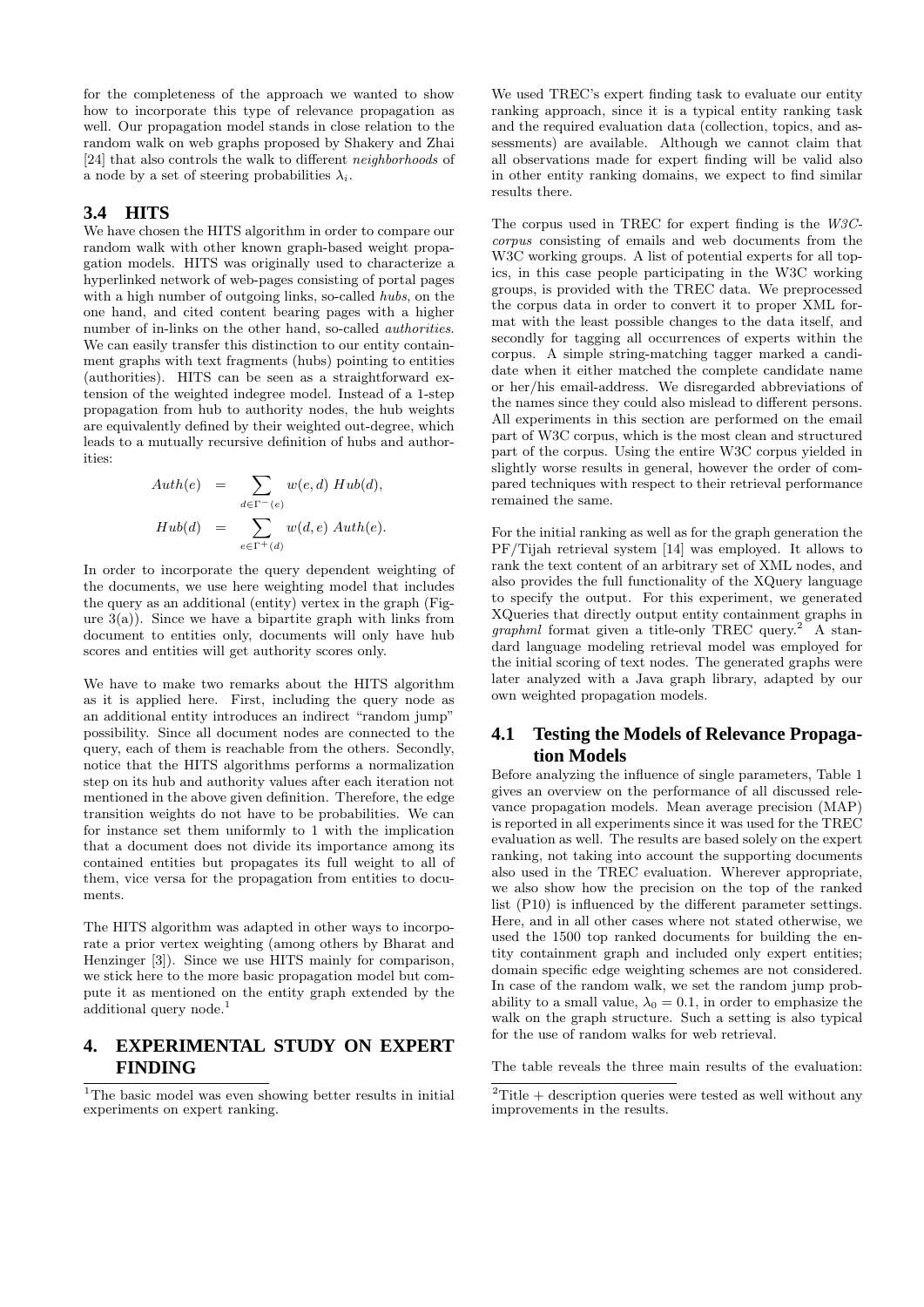

Table 1: Performance of the relevance propagation models Model unweighted weighted

MAX 0.352<br>IDG 0.342 0.371

Figure 5: Influence of interpolation factor  $\lambda$  in HITS and PRW

(1) By adding more graph-based features to the relevance propagation model, the results improve. From the baseline model (MAX), followed by the weighted indegree (IDG) towards the probabilistic random walk (PRW) we can see a slight but constant improvement on each step. (2) Even pure unweighted graph structure provides useful features for entity ranking – otherwise the MAP values for the unweighted models would be by far lower – but incorporating the probabilities of the initial ranking clearly improves the results. (3) The non-recursive indegree performs reasonably well compared to the more sophisticated relevance propagation models like HITS or the random walk. Differences are still visible, but in many applications the fast to compute weighted indegree might be sufficient.

*Setting of the Interpolation Factor.* The random walk requires to set the probabilities  $\lambda_i$  for taking a step to the different neighborhoods of a node. Since we do not have direct edges between documents and entities here, the parameter space can be reduced to one variable:  $\lambda_0 = \lambda, \lambda_1 = 1 - \lambda$ . Figure 5 shows how different settings of  $\lambda$  influence the retrieval performance of the random walk. The MAP curve suggests to set the interpolation factor close to 0, however, the relative flat gradient shows that the relevance propagation is rather insensitive to this setting. Not only the mean average precision, also the precision on top of the ranked list (P10) remains unchanged by different settings of  $\lambda$ .

*Limiting the Number of Iterations.* The recursive propagation models, HITS and the random walk, are computed iteratively until the overall change of the probabilities in the



Figure 6: Retrieval performance for n-step random walks

graph between two consecutive iterations is smaller than  $\epsilon$ . usually given by the numerical precision of a system. After roughly 50 iterations the values converge in our experiments. Since we observed already good performance for the non-iterative indegree model, the question arises, whether less iterations would be enough to achieve the wanted probability propagation within the graph. In the random walk model, a limitation to n iterations can be interpreted as an n-step random walk. Figure 6 shows the retrieval performance for such  $n$ -step walks. Obviously, the first few steps yield the highest improvements, and the precision gain for rest of the iterations remains minimal.

Furthermore, we want to remark here, that the weighted versions of the propagation models converge in general faster than their unweighted counterparts relying on the pure graph structure, which makes them computational less cost intensive.

# **4.2 Analyzing the Graph Modeling**

*Number of Included Text Fragments.* The first parameter to investigate here is the number of top ranked text fragments that are taken into account when building the entity containment graph. Notice that not all of these top ranked documents will become a vertex in the graph, but only those containing at least one expert node. In fact, this filters out a large part of the retrieved document list. E.g. from 1500 top ranked documents on average 650 contain expert entities with a high variation among queries.

Figure 7 shows the influence of the number of top ranked text fragments on the retrieval performance. Remarkably here is the difference between the weighted (wPRW) and unweighted version (PRW) of the random walk. The weighted random walk gains higher MAP values and does not loose precision on top of the ranking. Apparently it does not suffer from the weakened topical focus. However, the precision at 10 retrieved entities degrades rather soon for the unweighted variant relying on pure graph statistics. Also the mean average precision deteriorates in the unweighted walk when more than 1500 top ranked documents are considered for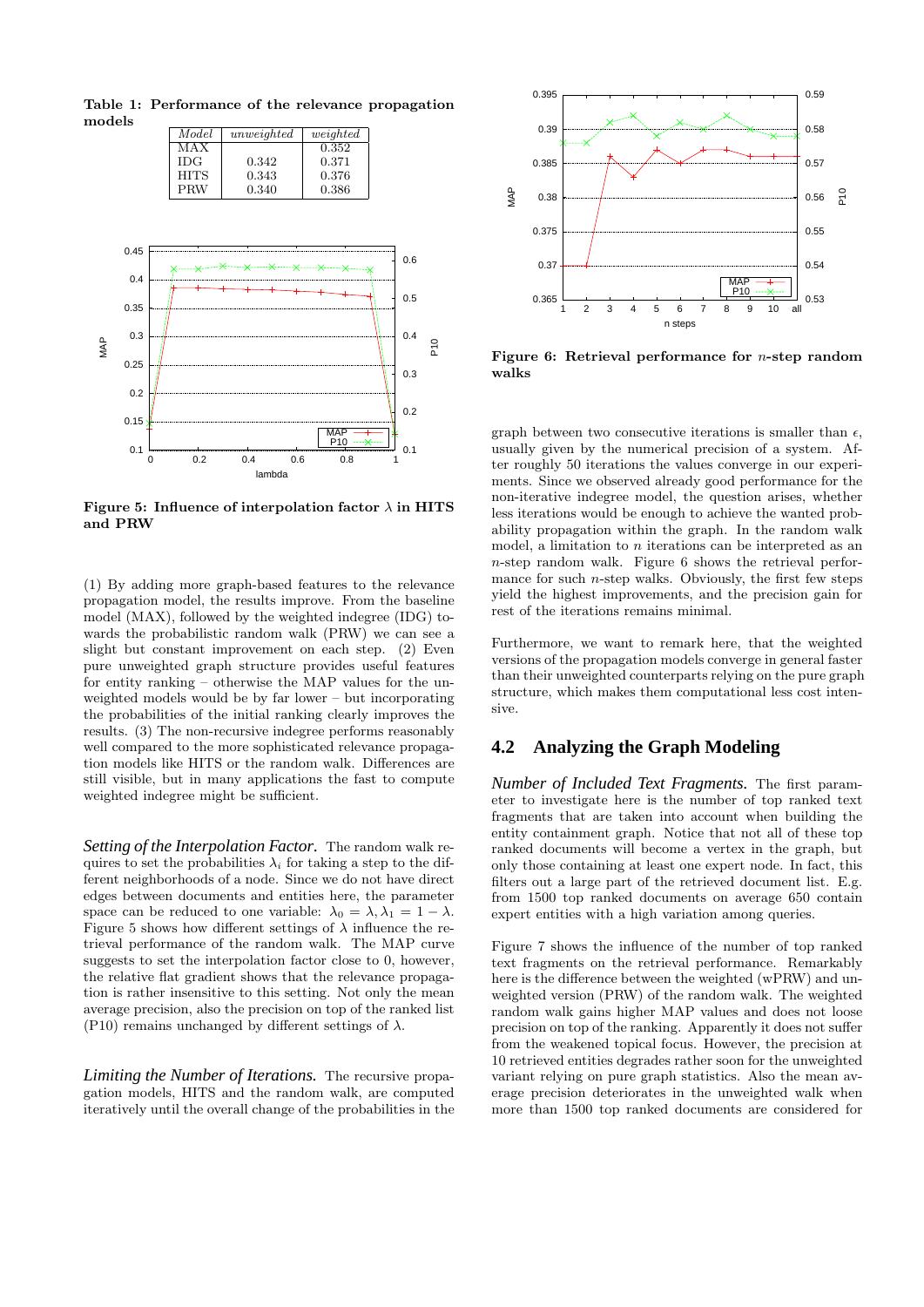

Figure 7: Influence of the number of top  $x$  documents taken from the initial retrieval

Table 2: Including Person Entities

| Model       | unweighted | weighted |
|-------------|------------|----------|
| <b>HITS</b> | 0.343      | 0.375    |
| <b>PRW</b>  | 0.342      | 0.388    |

the graph building.

*Including Person Entities.* In order to achieve a denser graph we tried to include further entity types apart from experts. One straightforward idea was to tag all other person occurrences throughout the whole corpus from those persons known as an author of at least one mail in the email sub-collection. Similar to the experts we used the full name or email-address for identification. Experts who also wrote emails were not tagged twice. The additional person entities increased the graph-sizes by far, since also documents containing a person but no experts were included in the graph network as well.

Since the indegree of experts nodes will not be influenced by the additional entity vertices, we take a look only on the recursive propagation models. Table 2 provides a result overview as for the expert-only graphs before (Table 1). Unfortunately, the overall changes remain minimal here for both tested propagation models. Initial experiments on the full W3C-corpus have shown higher improvements for the inclusion of person entities, but cannot be approved on the email corpus.

#### **5. RELATED WORK**

Graph-based ranking methods are first of all known from web retrieval. Among them, Pagerank [22] and HITS [15] are probably the most popular, and their usage is widely studied in the field of hypertext retrieval. Similar to our work here, more recent graph-based approaches try to incorporate as much information into the graph as possible. Pagerank can be regarded in general as a Markov process, or a random walk on the web graph [12]. Several attempts have been made in the last years to make this walk query

and content dependent. The intelligent surfer [23] walks to linked pages biased by their relevance to the query. The surfer model proposed by Shakery and Zhai uses a similar, but bi-directional walk considering both out-links and inlinks of a node [24].

Graph-based ranking methods often find applications beyond the bounds of hyperlinked corpora. They were recently adapted for spam detection [6] and blog search [16]. Kurland and Lee experimented with structural re-ranking for ad-hoc retrieval, first using Pagerank [17] and later HITS [18] in bipartite graphs of documents and topical clusters. Erkan and Radev use implicit links between similar sentences to compute their centrality for text summarization [9]. More close to our work, Zhang et al. studied query-independent link analysis in post-reply networks for expert detection comparing Pagerank and HITS centralities [27]. Another new study by Agarwal et al. generalizes completely from the application and tries to learn the best edge weighting function for a Markov walk from relevance assessments [1]. Their notion of entities here is even broader than ours and also includes the documents itself.

# **6. CONCLUSIONS**

Formulating the task of entity ranking as a graph-based relevance propagation has shown to be a fruitful theoretical model. It does not only motivate and justify the suggested propagation models, but we could also show that exploiting more and more graph features improved the expert ranking in our empirical study. Since our experiments only study the problem of expert finding, we cannot claim that all suggested techniques will work similarly in other domains of entity ranking, but the general propagation model will be useful there as well.

The main findings of the experimental study on expert finding can be summarized as follows. The pure unweighted graph structure of the entity containment graph provides useful additional hints for the expert ranking, but cannot come up with high quality rankings on its own. Similarly, our baseline ranking approach that relies solely on the initial ranking of documents remains beaten by all graph-based relevance propagation models. It is thus necessary to combine both the structural features of the graph as well as the initial document ranking to yield the best retrieval performance. From the three relevance propagation models that make use of graph features, the simplest one – the weighted indegree model – is already showing a rather good performance. The more sophisticated random walk seems slightly superior, but comes with the disadvantage of a more costly computational model and further parameters that require to be set appropriately. However, even a very limited number of random steps on the graph yields in the best performing model found here.

We currently see two interesting directions of future work. Since the paper claims to provide an approach for entity ranking in general, but carries out its experiments on expert finding only, it will be necessary to study other entity ranking tasks. Especially working with multiple types of entities, as with candidate experts and other persons, needs more exploration to deliver improving results. Another challenging task linked to expert ranking in general is the problem of